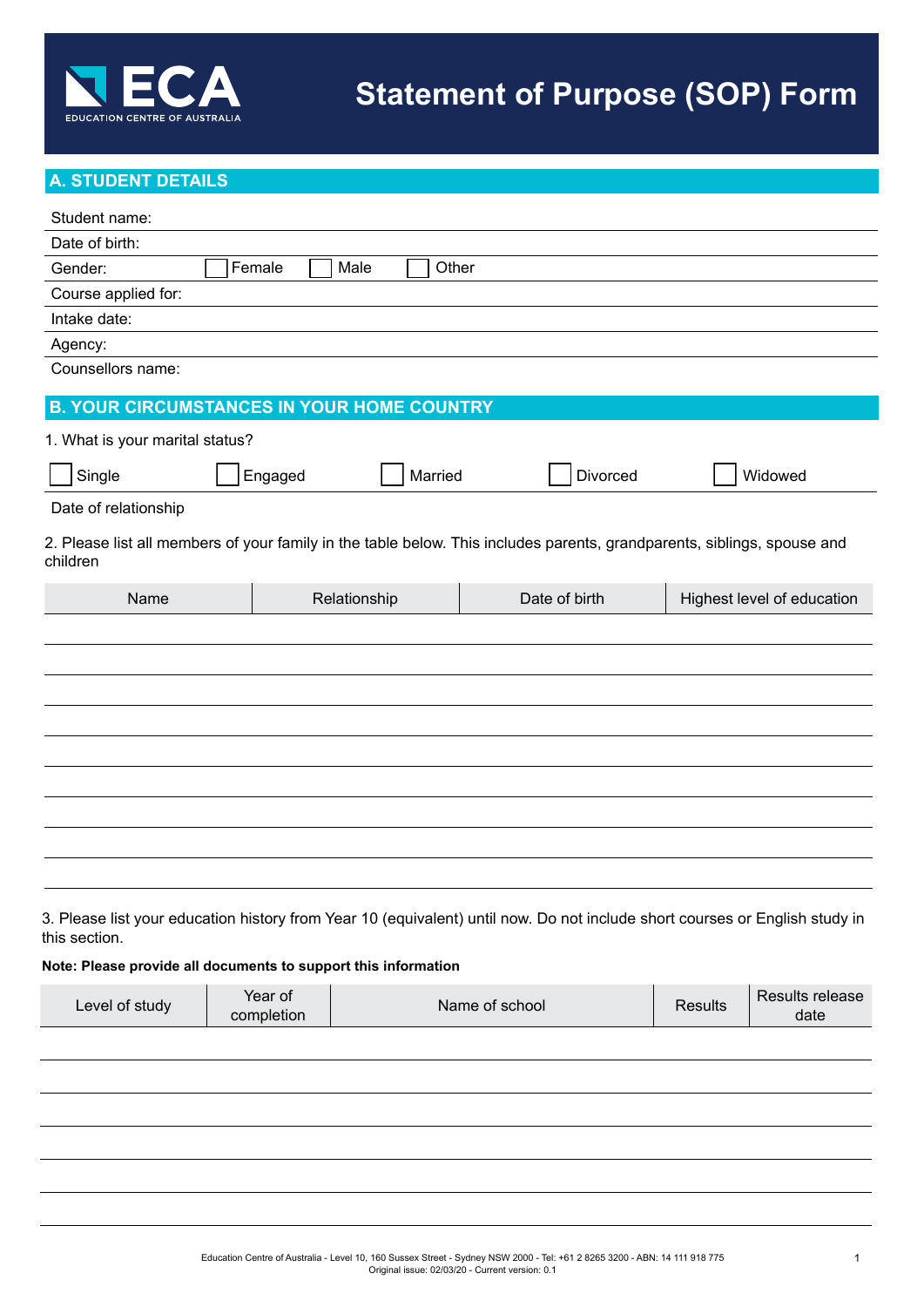

4. Please list your activities since you completed your studies. This can be anything you have been doing since you finished studying other than working. If you do not have any information to provide here, write NA in the first field.

| Activity | Start | Finish |
|----------|-------|--------|
|          |       |        |
|          |       |        |
|          |       |        |
|          |       |        |

5. If you have been working, please list your work history below. If you do not have any information to provide here, write NA in the first field.

**Note: You may be asked to provide genuine supporting documents. If you cannot provide supporting documents, do not list employment here.**

| Company | Start date | End date | Role | Salary |
|---------|------------|----------|------|--------|
|         |            |          |      |        |
|         |            |          |      |        |
|         |            |          |      |        |
|         |            |          |      |        |
|         |            |          |      |        |
|         |            |          |      |        |

6. If you have gaps of more than 12 months, what have you been doing?

**Note: This question should only be answered if there are gaps of more than 12 months after answering questions 3, 4 and 5. If no, write NA**

7. When did you decide to undertake further study?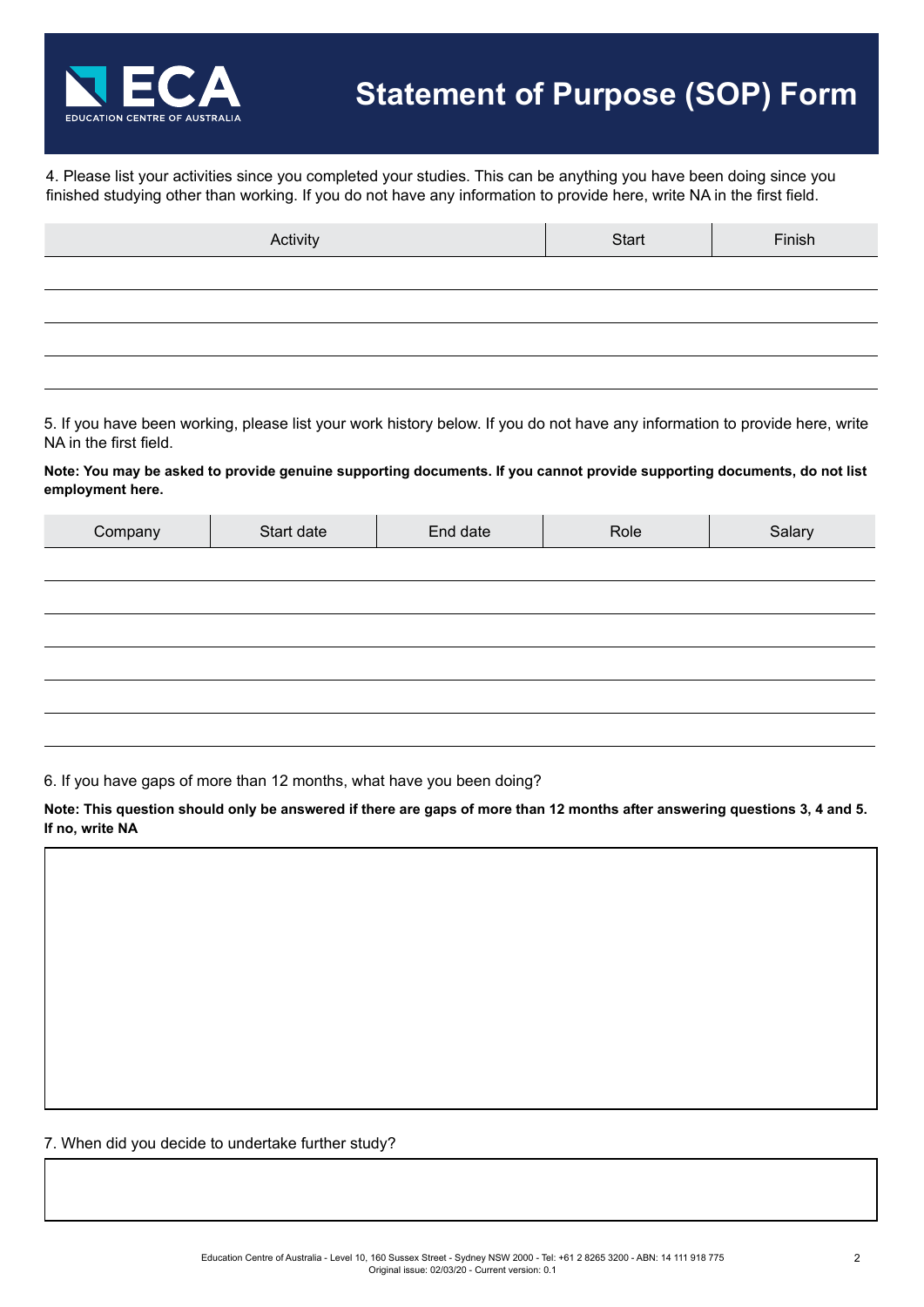

8. Why did you decide to undertake further study?

9. How did you research your study options in your home country?

10. What did you learn about your study options in your home country?

11. Why did you decide not to study in your home country?

12. What are your ties to your home country? Please include any family, financial or community ties in this answer.

13. Do you have military service commitments?  $\begin{array}{|c|c|c|c|c|c|c|c|c|} \hline \end{array}$  NO 14. Do you have any criminal history?  $\blacksquare$  | YES | | NO

# **C. YOUR POTENTIAL CIRCUMSTANCES IN AUSTRALIA**

15. If you are married, what will your spouse do while you are in Australia? If you do not have any information to provide here, write NA.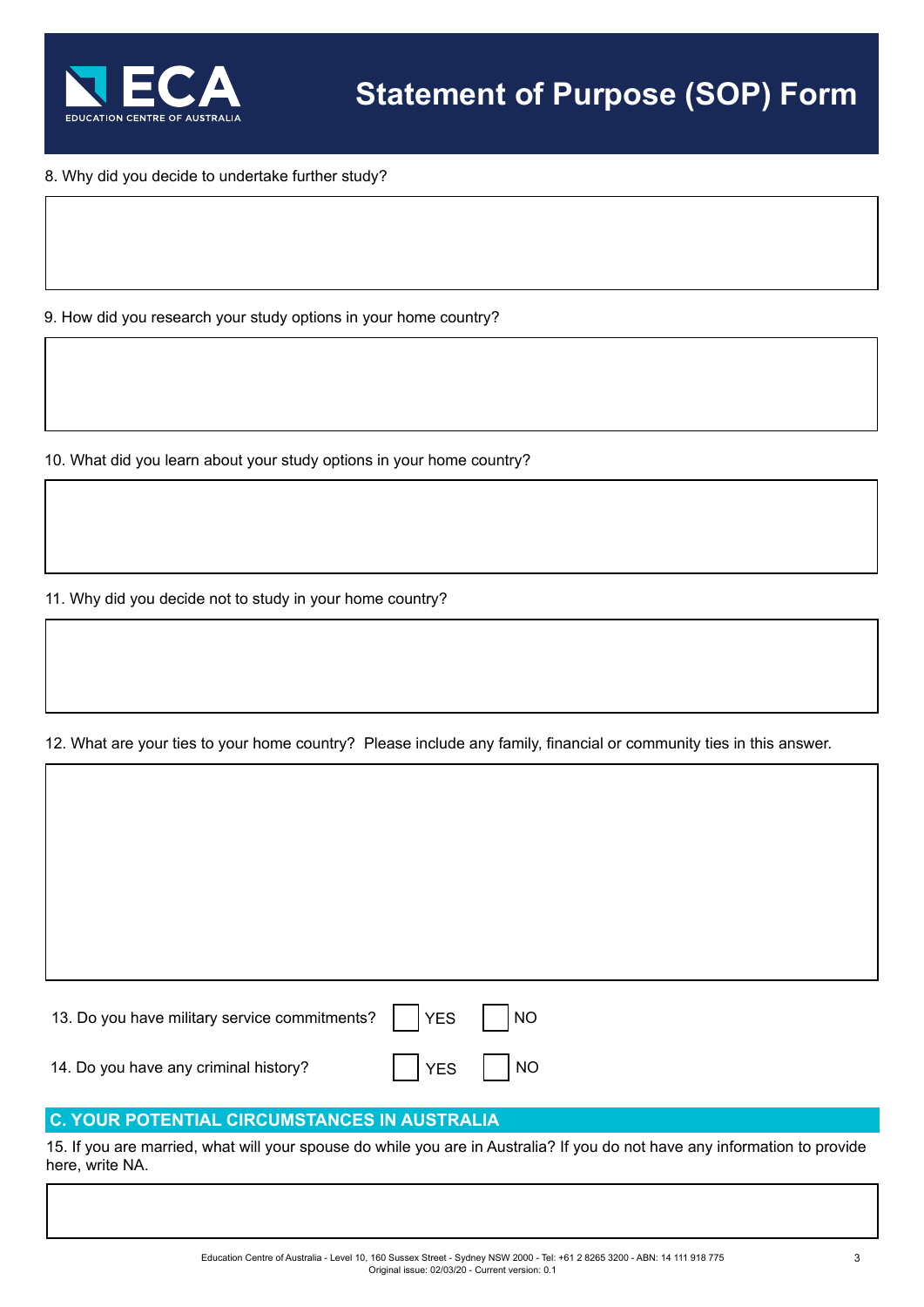

16. If you have children, what will they do while you are in Australia? If you do not have any information to provide here, write NA

17. Other than Australia, what countries did you research before you decided to study in Australia?

| Country:                                                                                                                                                                                                                                                                                                                                                                                                                                                  |  |
|-----------------------------------------------------------------------------------------------------------------------------------------------------------------------------------------------------------------------------------------------------------------------------------------------------------------------------------------------------------------------------------------------------------------------------------------------------------|--|
| Country:<br>$\frac{1}{1} \left( \frac{1}{1} \right)^{2} \left( \frac{1}{1} \right)^{2} \left( \frac{1}{1} \right)^{2} \left( \frac{1}{1} \right)^{2} \left( \frac{1}{1} \right)^{2} \left( \frac{1}{1} \right)^{2} \left( \frac{1}{1} \right)^{2} \left( \frac{1}{1} \right)^{2} \left( \frac{1}{1} \right)^{2} \left( \frac{1}{1} \right)^{2} \left( \frac{1}{1} \right)^{2} \left( \frac{1}{1} \right)^{2} \left( \frac{1}{1} \right)^{2} \left( \frac$ |  |
| Country:                                                                                                                                                                                                                                                                                                                                                                                                                                                  |  |
| Country:                                                                                                                                                                                                                                                                                                                                                                                                                                                  |  |
|                                                                                                                                                                                                                                                                                                                                                                                                                                                           |  |

18. How did you research these countries?

19. What did you learn about these countries?

20. How did you research Australia?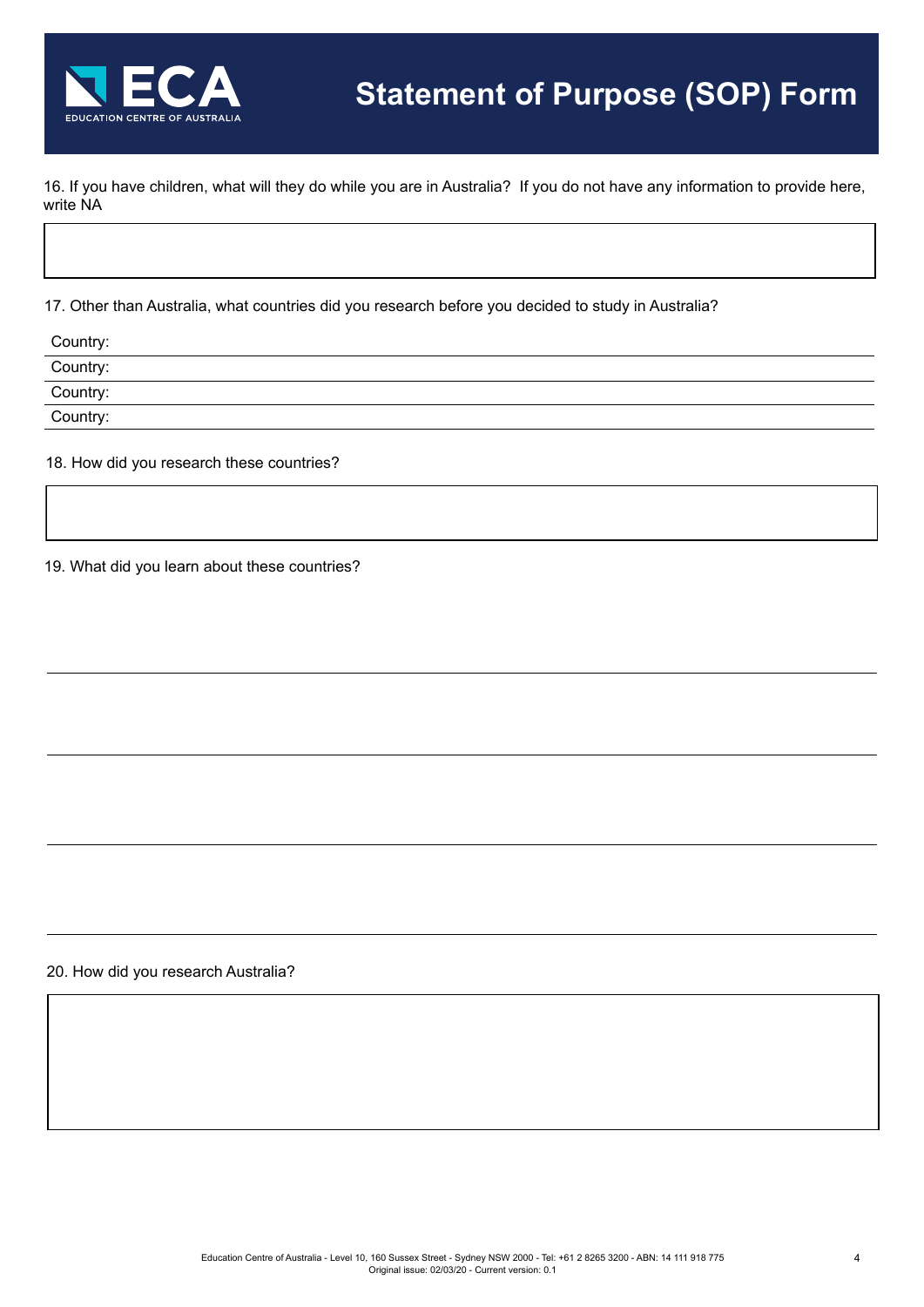

## 21. What did you learn about Australia during your research?

### 22. Why did you choose Australia?

### 23. Which providers did you apply to in Australia?

| Provider | Course name | Did you receive an offer? |
|----------|-------------|---------------------------|
|          |             |                           |
|          |             |                           |
|          |             |                           |
|          |             |                           |
|          |             |                           |

### 24. How did you research ECA?

25. Why did you choose this provider?

26. Which course will you be studying?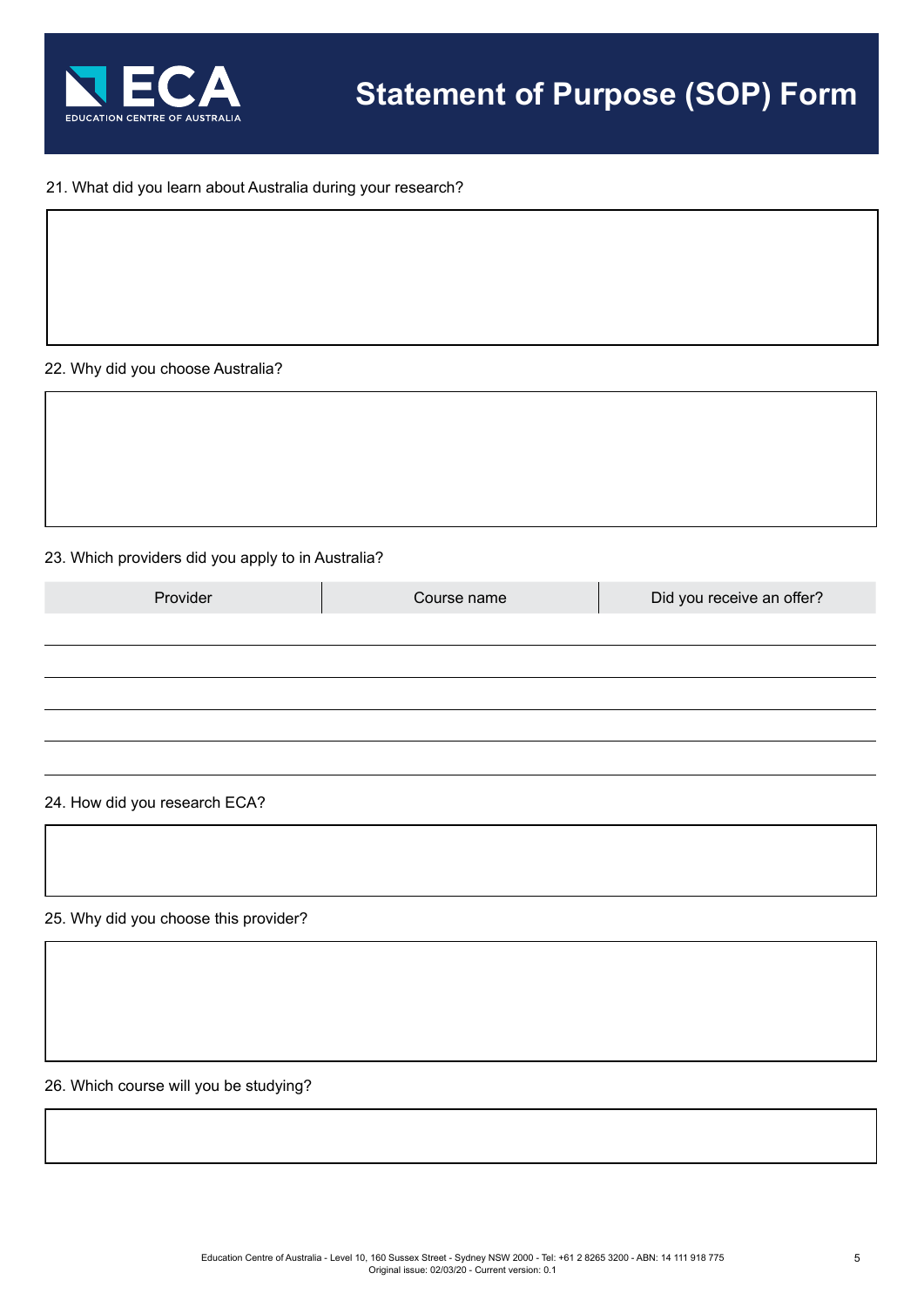

27. Why did you choose this course?

| 28. Which 3 subjects interest you the most?                                                                                    |                 |                                        |                        |      |
|--------------------------------------------------------------------------------------------------------------------------------|-----------------|----------------------------------------|------------------------|------|
| Subject name                                                                                                                   |                 | What interests you about this subject? |                        |      |
|                                                                                                                                |                 |                                        |                        |      |
| 29. What city will you study in?                                                                                               | <b>Brisbane</b> | Melbourne<br>Sydney                    |                        |      |
| 30. Why did you choose this city?                                                                                              |                 |                                        |                        |      |
| 31. List the family living in Australia and the city the live in. If you do not have any information to provide here, write NA |                 |                                        |                        |      |
| Name                                                                                                                           | Relationship    | City they live in                      | What visa are they on? |      |
|                                                                                                                                |                 |                                        |                        |      |
| 32. Where will you live while you are studying?                                                                                |                 |                                        |                        |      |
|                                                                                                                                |                 |                                        |                        |      |
| <b>D. VISA HISTORY</b><br>33. Please list your visa history below:                                                             |                 |                                        |                        |      |
| Country                                                                                                                        | Visa type       |                                        | Visa status            | Year |
|                                                                                                                                |                 |                                        |                        |      |
|                                                                                                                                |                 |                                        |                        |      |
|                                                                                                                                |                 |                                        |                        |      |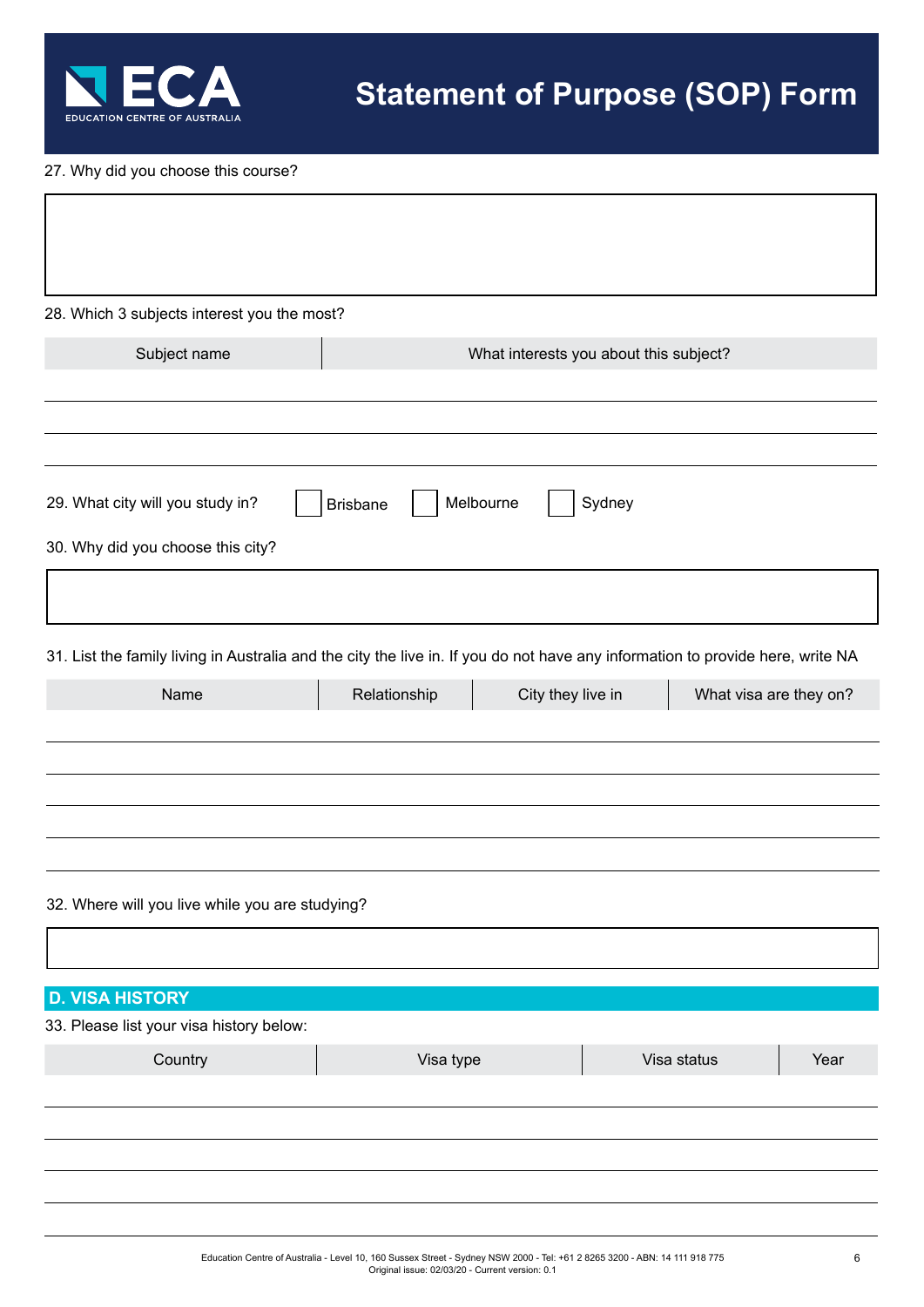

34. If you have a history of visa rejections or non-compliance, please provide information to support why this will not be an issue moving forward.

35. Please list your family visa history below:

| $\overline{\phantom{a}}$<br>$\sim$ $\sim$ $\sim$ | . .     |           |             |      |
|--------------------------------------------------|---------|-----------|-------------|------|
| Relationship                                     | Country | Visa type | Visa status | Year |
|                                                  |         |           |             |      |
|                                                  |         |           |             |      |
|                                                  |         |           |             |      |
|                                                  |         |           |             |      |
|                                                  |         |           |             |      |

## **E. VALUE OF THE COURSE TO YOUR FUTURE**

36. How does this course fit with your study / employment history?

37. How will this course benefit your future?

38. What will you do when you finish this course?